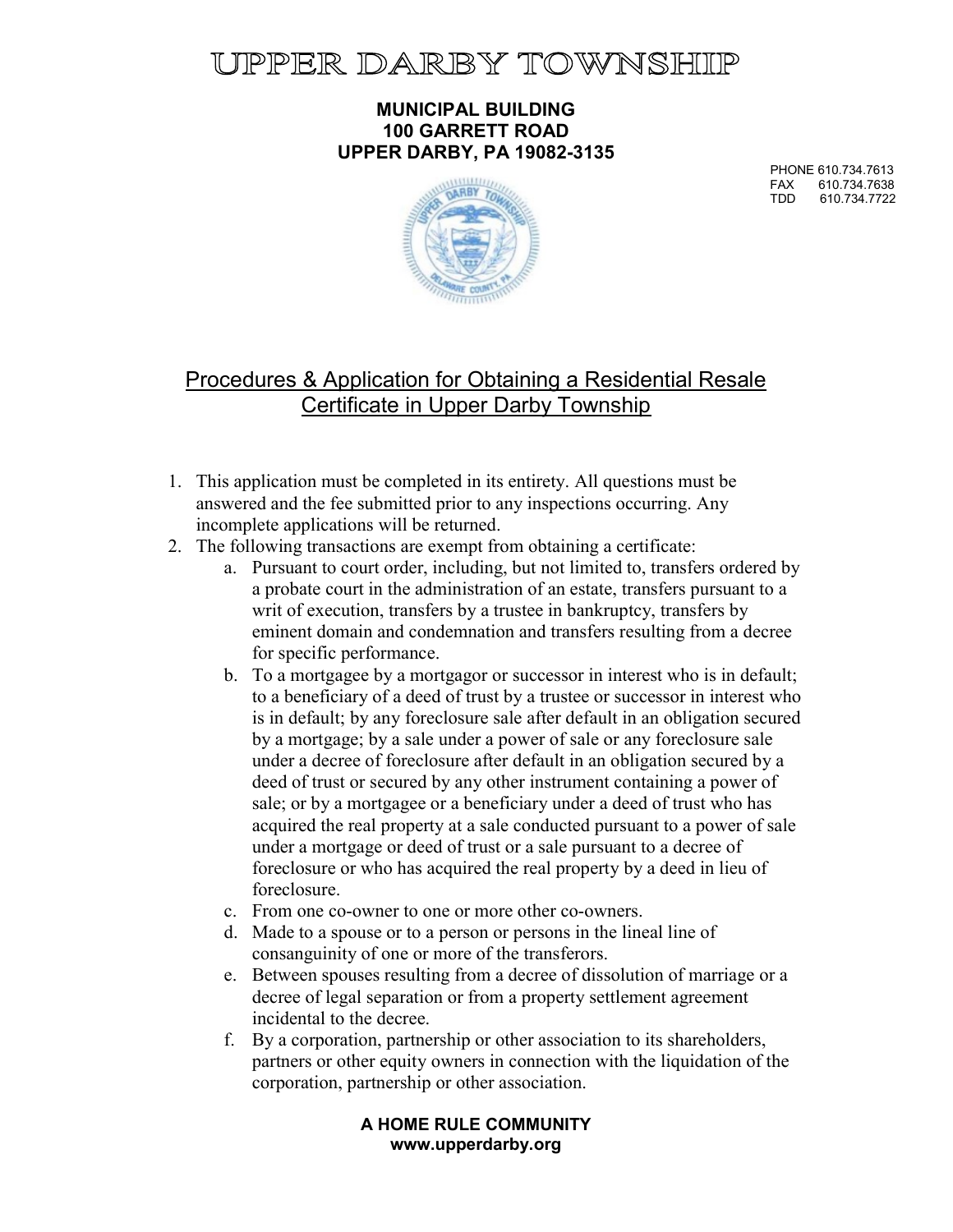- g. Of a property to be converted by the buyer into a use other that residential use or to be demolished.
- h. Of unimproved real property.
- 3. The fee for this application is \$100, unless this is an "as is"/conditional transaction in which case the fee is \$200.
- 4. Applications should be submitted to Upper Darby Township 100 Garrett Road Rm. 109
- 5. Once the completed application is received the inspection process will consist of the following:
	- a. A property history search for open complaints, open permits, and zoning conformance.
	- b. A public curbing and sidewalk inspection of the property.
	- c. A sewer lateral inspection as per Ord. 3070
	- d. A notarized affidavit submitted with this application confirming that Smoke Alarms, CO Alarms, and visible house numbers are present or will be present at the time of the transaction.
- 6. Once completed the results of these inspections will be e-mailed to the applicant, and the seller will be responsible for correcting any violations found.
- 7. In order to correct any public curbing and sidewalk violations a cement permit will be required.
- 8. When said permit is obtained the permit holder is responsible for scheduling an inspection prior to the concrete being poured, and scheduling a final inspection when the work is completed and the area restored to an acceptable condition.
- 9. Once all violations have been corrected the certificate will be sent via e-mail to the person listed as agent/applicant in this packet.
- 10. If this is an "as is" transaction in which the buyer will be responsible to correct any violations the following portion must be completed by the buyer:

outstanding violations that are not corrected by the seller subsequent to this real estate transaction including the responsibility for obtaining the necessary permits and inspections. I understand that should I fail to correct these violations within 12 months of the resale certificate being issued that I am potentially subject to charges and fines under PA ACT 34 of 2015.

Buyer's Signature Date

In the case of an "as is" transaction the resale certificate will be sent electronically to all parties along with the violations sheet, and the buyer will assume responsibility for completing items 6-8 above.

> A HOME RULE COMMUNITY www.upperdarby.org

 $\mathbf I$ accept responsibility to correct any Print buyer's name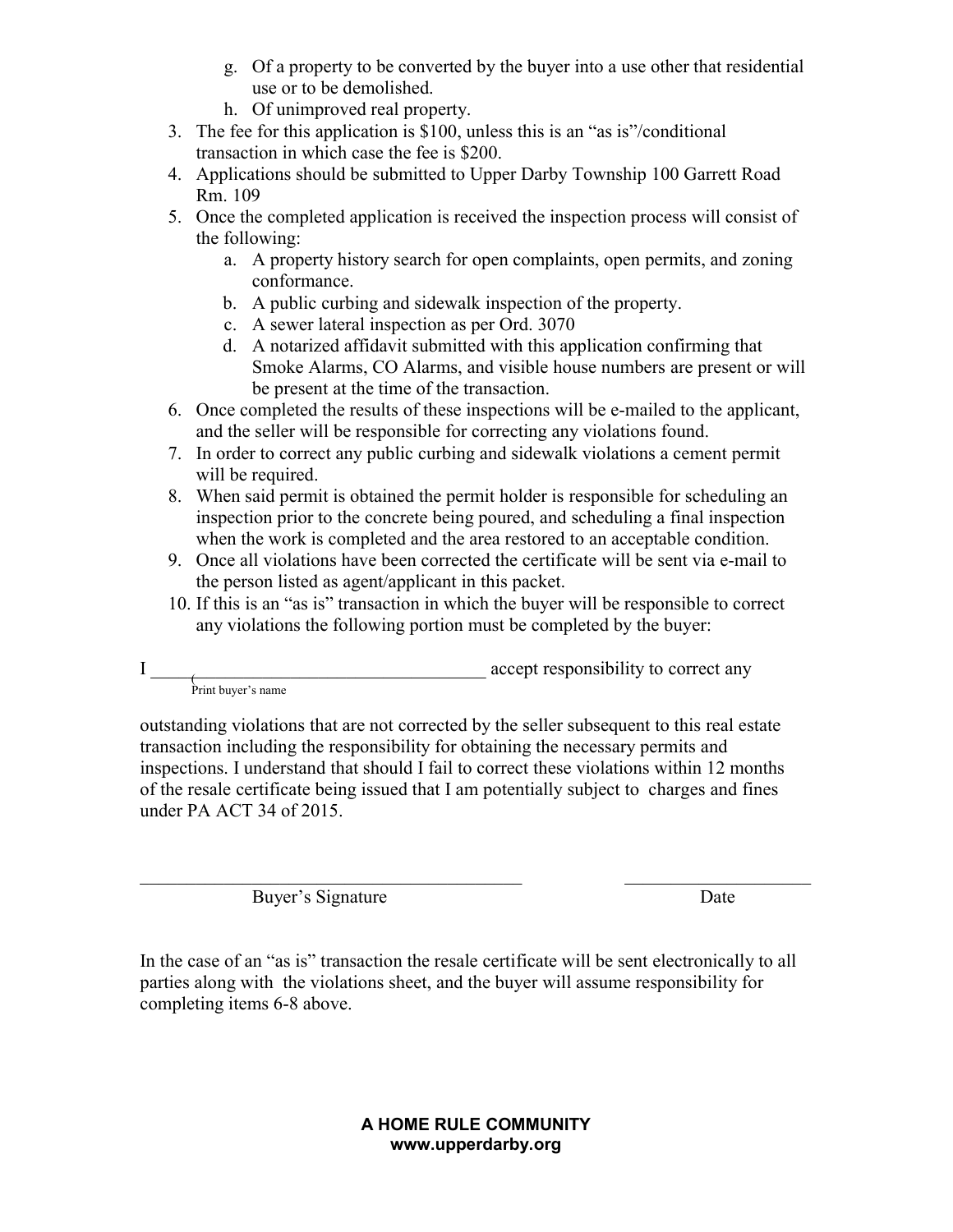| <b>Address of Property</b> |  |
|----------------------------|--|
| Being Sold                 |  |
| Settlement Date            |  |

### Primary Conntact Information

| Company |  |
|---------|--|
|         |  |
| Name    |  |
|         |  |
| Address |  |
|         |  |
| Phone   |  |
| Fax     |  |
| E-Mail  |  |
|         |  |

## Seller's Information

| Name    |  |
|---------|--|
| Address |  |
| Phone   |  |
| E-Mail  |  |

### Buyer's Information

| Name    |  |
|---------|--|
| Address |  |
| Phone   |  |
| E-Mail  |  |

# Property Information (3 Units and above use commercial application)

| <b>Construction Style</b>           | <b>Please Select One</b> |
|-------------------------------------|--------------------------|
| Number of Units                     | <b>Please Select One</b> |
| Is this a rental?                   | No                       |
| Will this be a rental?              | No                       |
| Is there a<br>finished<br>basement? | <b>No</b>                |